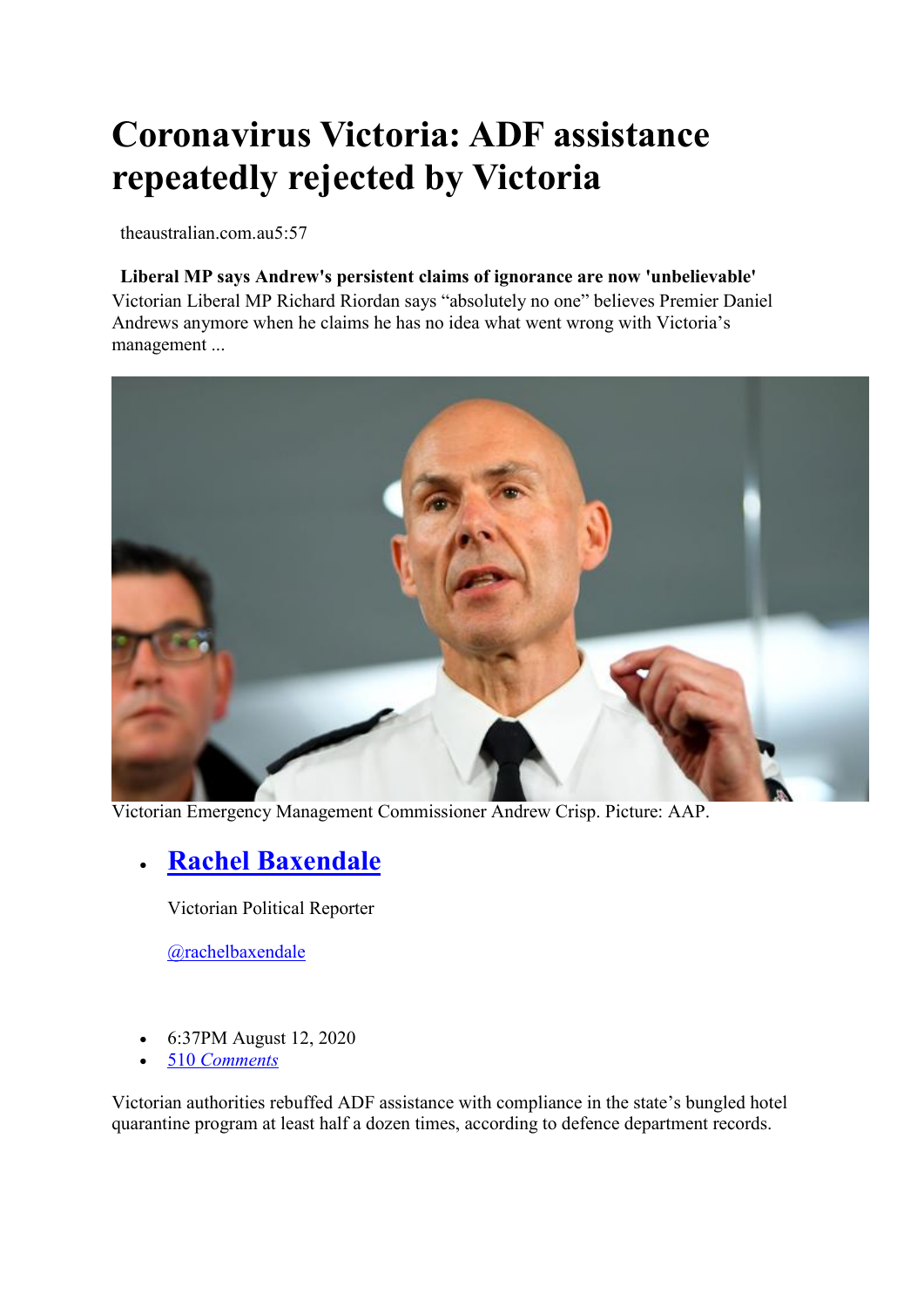A detailed timeline of engagement between six ADF liaison officers stationed at Emergency Management Victoria headquarters and from March 21, and Defence headquarters, shows a standing offer of assistance by ADF personnel in hotels was repeatedly rejected.

The records contradict the version of events conveyed on Wednesday by Premier Daniel Andrews and his Emergency Management Commissioner Andrew Crisp, who says he neither sought nor was offered ADF assistance with the hotel quarantine program during crucial planning meetings on March 27 and 28.

# **Read Next**



Property

Office vacancies jump on virus hit

Mackenzie Scott, Ben Wilmot

The detailed records come as The Australian has also confirmed that no Andrews government ministers, nor their staff, were present at a March 27 meeting of multiple agencies chaired by Mr Crisp, at which the fateful decision was made to engage private security guards rather than ADF personnel or police to ensure compliance in hotel quarantine.

Far from exonerating the Andrews government, the revelation prompts questions over chains of command and accountability for a scheme which Mr Andrews has conceded is to blame for a significant proportion if not all of Victoria's deadly second wave of coronavirus.

## **Andrews backs emergencies head**

**READ MORE:**Reynolds scotches Andrews' ADF claim|Isolation hotel chief axed in grog scandal|21 fatalities on Victoria's deadliest day|Sick sedated, trapped in aged-care homes

Earlier, Mr Andrews backed a statement from his Emergency Management commissioner, contradicting Defence Minister Linda Reynolds's claims that the state knocked back the Commonwealth's offer of Australian Defence Force assistance with the bungled hotel quarantine system.

Insinuating that Ms Reynolds is someone who "thinks the best thing they could do is play politics" amid the coronavirus pandemic, Mr Andrews backed the short statement from Mr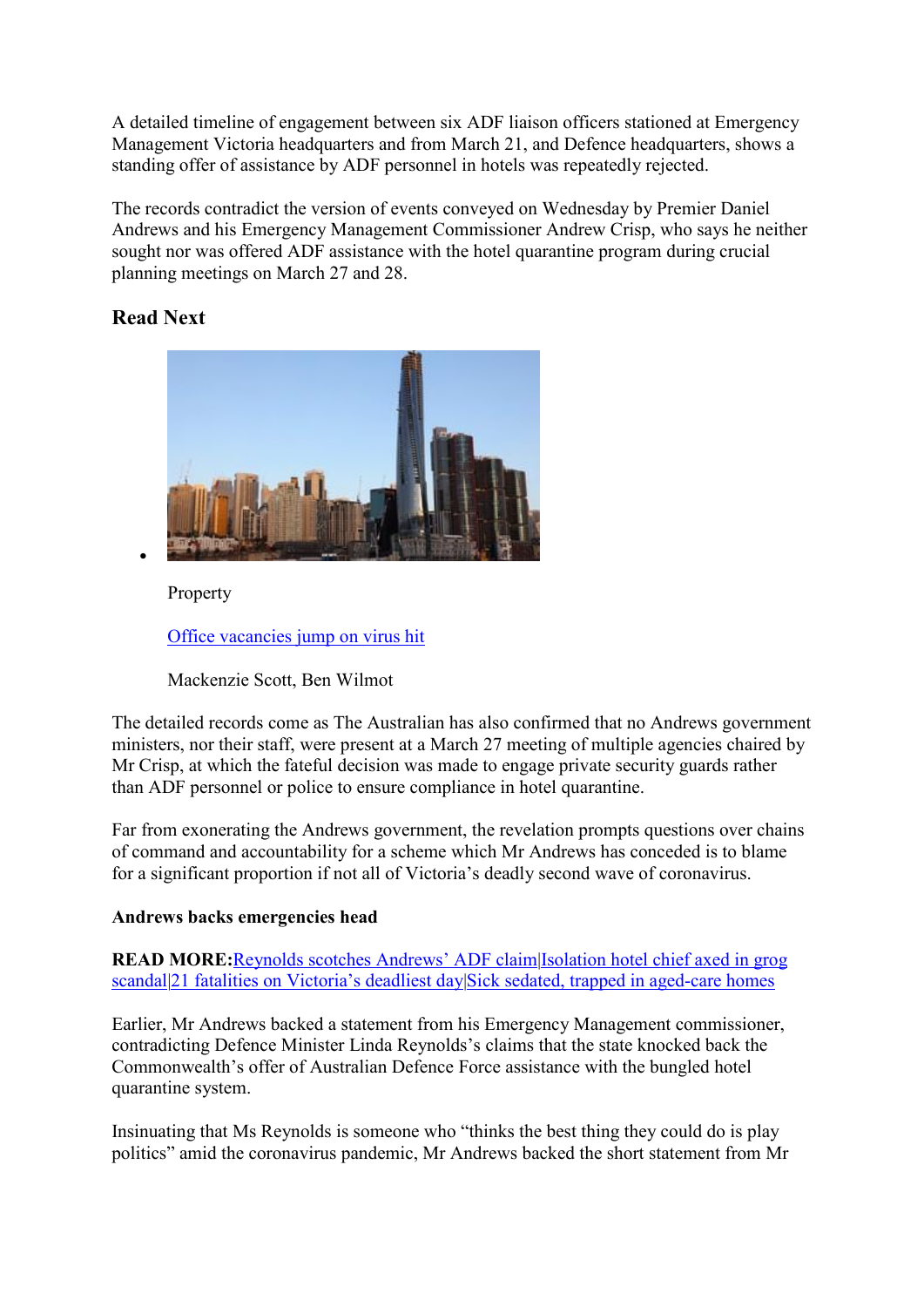Crisp, which said he "did not seek, nor did representatives of the ADF offer assistance as part of the hotel quarantine program".

It came amid a war of words between Mr Andrews and Senator Reynolds, who on Tuesday directly contradicted Mr Andrews's evidence to a parliamentary inquiry, saying Victorian authorities had refused or ignored multiple offers of ADF assistance.

Breaches in the program resulted in dozens of COVID-19 infections in private security guards, which have been genomically linked to a significant proportion if not all of the second wave of the virus which has claimed 247 deaths since July 5.

While other states used police and ADF personnel for security roles, Victoria hired private security guards.

On Tuesday, Senator Reynolds said Defence approached all states and territories over their need for ADF support with monitoring the compliance of returning travellers, following an offer by Scott Morrison on March 27.

"On 28 March, 2020, Victorian authorities advised that Victoria was not seeking ADF assistance with mandatory quarantine arrangements," she said.

"The ADF was consistently advised that its assistance was not required for any 'public-facing roles' in Victoria.



Victorian Premier Daniel Andrews. Picture:

Andrew Henshaw/NCA NewsWire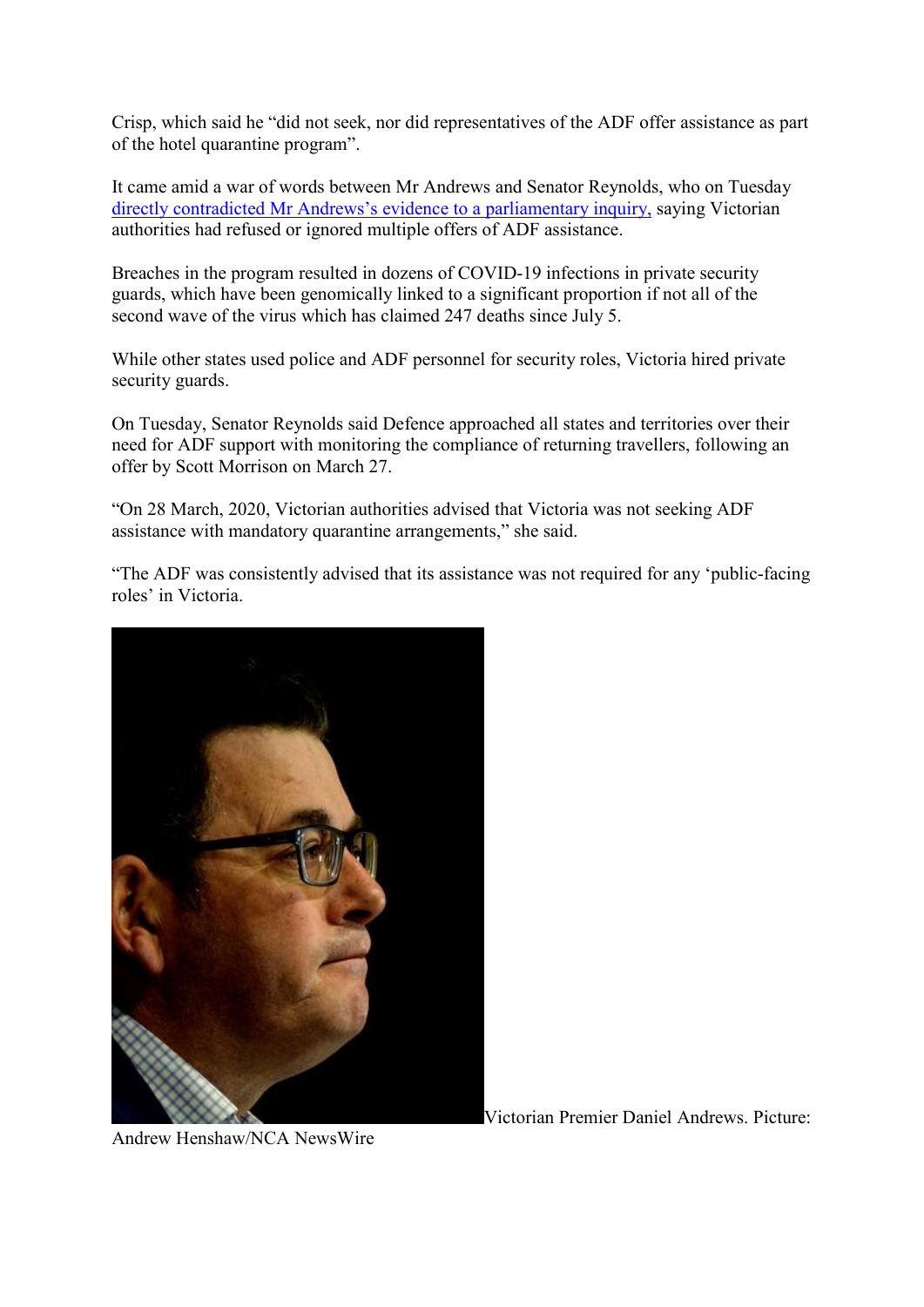

Defence Minister Linda Reynolds. Picture:

Brendan Smialowski/AFP

"ADF officials asked whether Victorian authorities required assistance with its mandatory quarantine system on multiple occasions."

Asked whether he stood by his own comments on Tuesday that it was incorrect that "hundreds of ADF staff" were available to assist with hotel quarantine, in light of Ms Reynolds's comments, Mr Andrews said: "The Emergency Management Commissioner Andrew Crisp has issued a statement as well, and I would direct you to that."

"The only quarrel, the only argument, the only fight that I'm engaged in or will ever be engaged in, until this is over, is the fight against this virus," Mr Andrews said.

"We are deeply grateful to the ADF and the Commonwealth government for the contribution they're making.

"I can't speak to statements issued by the Defence Minister. That's entirely a matter for her.

"But I can — but I can direct you to comments — very clear comments — made by Andrew Crisp."

### **Crisp's statement**

Mr Crisp statement earlier on Wednesday said he did not seek ADF assistance as part of the state's bungled hotel quarantine scheme, but failed to address the fact that he signed off on a request to the federal government for ADF personnel on June 24.